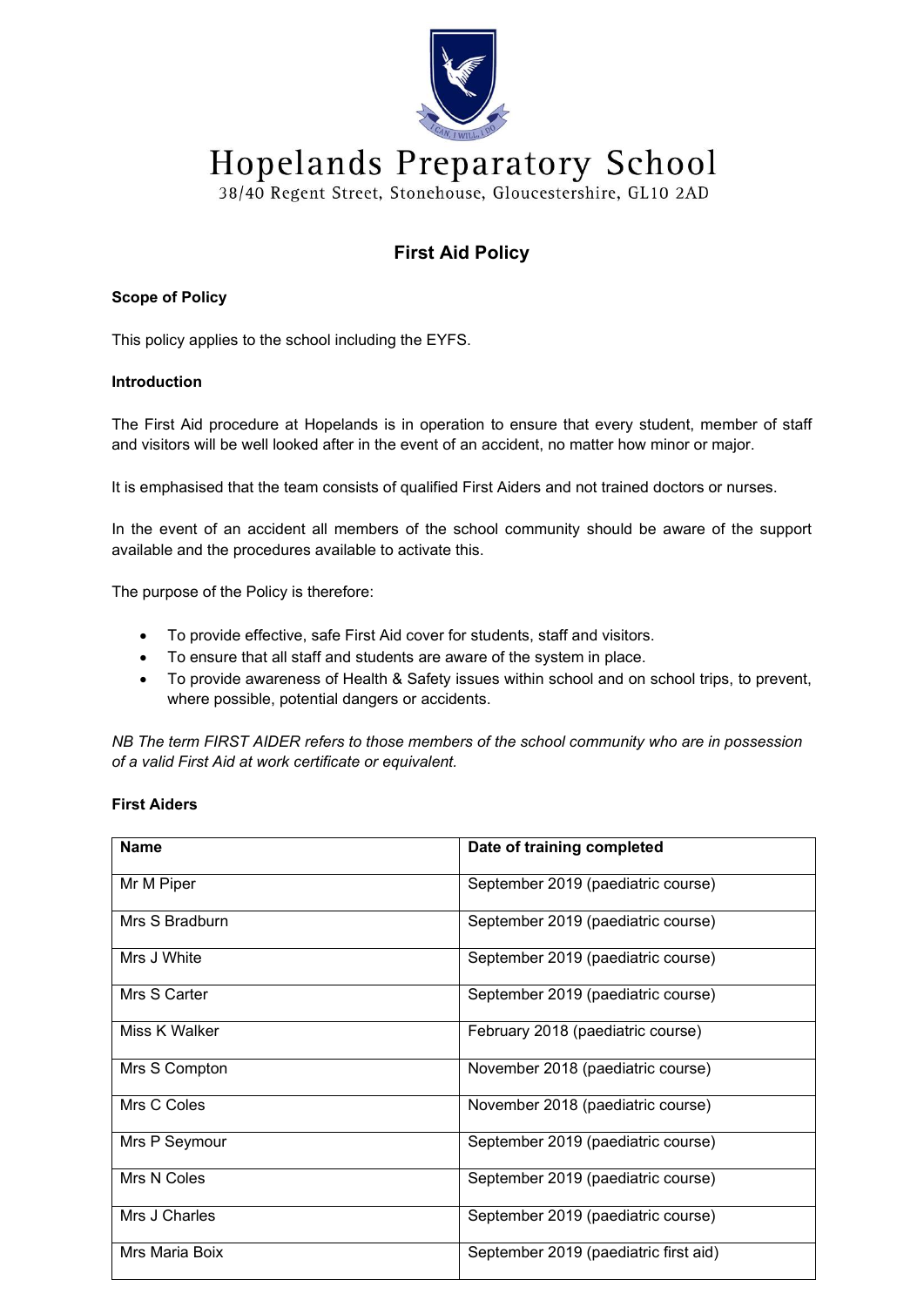| Mrs Suzanne Elmore | September 2019 (Paediatric first aid) |
|--------------------|---------------------------------------|
| Mrs Lucy Stick     | September 2019 (Paediatric first aid) |
| Miss Ellie Porter  | November 2018 (Paediatric first aid)  |
| Ms Sara Brown      | March 2018 (paediatric course)        |
| Ms Emer O'Neill    | March 2018 (paediatric course)        |
| Mrs D Roberts      | November 2018 (paediatric course)     |
| Mrs C Lord         | September 2019 (Paediatric first aid) |

A paediatric first aider will always be on site when EYFS children are in school and accompany children in EYFS when attending educational visits.

The stock of first aid equipment and medicines will be checked and monitored by a designated member of staff (Claire Lord) on a two weekly basis. A register monitoring first aid equipment is kept next to the first aid box.

A medicine fridge is stored in the cabin at the first aid point. The temperature of the fridge is to be between 2°C and 8°C. A thermometer measuring its temperature is kept in the fridge. This is checked on a two weekly basis and a register completed.

## **Awareness of Hazards in Subject Teaching**

| Science    | Hazardous chemicals                          |
|------------|----------------------------------------------|
|            | Bunsen burners                               |
| <b>PE</b>  | Falling over (grazes/bumps/breaks)           |
|            | Overheating/exhaustion                       |
| DT         | Dust from sawing/sanding                     |
|            | Burns from glue guns                         |
| <b>ICT</b> | <b>Electrical hazards</b>                    |
|            | Posture on computer chairs                   |
| Dance      | Slipping/tripping over (grazes/bumps/breaks) |
|            | Overheating/exhaustion                       |

#### **Medical Issues**

Medical issues are listed on the staff portal and displayed around the school. It is updated regularly.

#### **Procedures for children with allergies:**

- When parents start their children at the setting they are asked if their child suffers from any known allergies. This is recorded on the medical form.
- If a child has an allergy, a risk assessment form is completed to detail the following:
- The allergen (i.e. the substance, material or living creature the child is allergic to such as nuts, eggs, bee stings, cats etc).
- The nature of the allergic reactions e.g. anaphylactic shock reaction, including rash, reddening of skin, swelling, breathing problems etc.
- What to do in case of allergic reactions, any medication used and how it is to be used (e.g. Epipen).
- Control measures such as how the child can be prevented from contact with the allergen.
- Review.
- This form is kept in the child's personal file and a copy is displayed where staff can see it.
- Parents train staff in how to administer special medication in the event of an allergic reaction.

#### **First Aid Procedures**

**Medicines**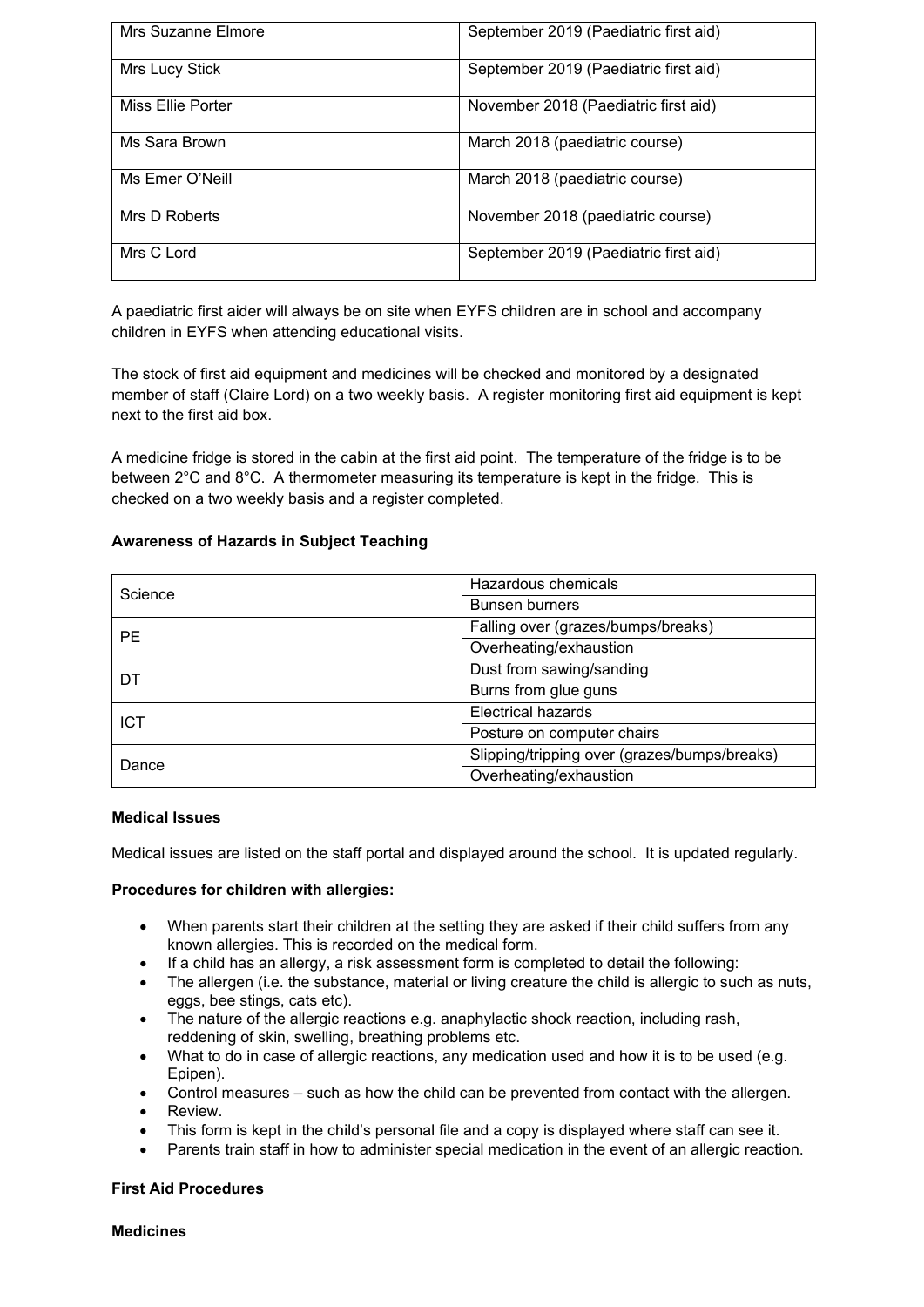The procedure for dealing with prescription and non-prescription medicines is outlined in the Administering Medicines Policy.

## **First Aiders will:**

- Ensure that first aid cover is available throughout the working hours of the school week.
- Always attend a casualty when requested to do so and treat the casualty to the best of their ability in the safest way possible. This includes wearing gloves where any loss of blood or body fluid is evident, calling for help from other First Aiders or Emergency Services.
- Help fellow First Aiders at an incident and provide support during the aftermath.
- Act as a person who can be relied upon to help when the need arises.
- Ensure that their portable first aid kits are adequately stocked and always to hand.
- Insist that **any** casualty who has sustained a significant head injury is seen by professionals at the hospital, either by sending them directly to hospital or by asking parents to pick up a child to take them to hospital; ensure that parents are aware of **all** head injuries promptly.
- Ensure that a child who is sent to hospital by ambulance is either:
	- o Accompanied in the ambulance at the request of paramedics.
	- $\circ$  Followed to a hospital by a member of staff to act in loco parentis if a relative cannot be contacted.
	- o Met at hospital by a relative.
- The First Aider need not be the member of staff to accompany the casualty to hospital, however, an appropriate person should be sent.
- Liaison **must** occur with the teacher in charge of cover, to ensure that lessons are covered in the event of an absent teacher.
- Keep a record of each student attended to, the nature of the injury and any treatment given, in the book provided in the kitchen. In the case of an accident, the Accident Book must be completed by the appropriate person.
- Ensure that everything is cleared away, using gloves, and every dressing etc. be put in a yellow bag for contaminated/used items and sealed tightly before disposing of the bag in a bin. Any bloodstains on the ground must be washed away thoroughly. No contaminated or used items should be left lying around.

# **The Governing Body will:**

- Provide adequate First Aid cover as outlined in the Health & Safety (First Aid) Regulations 1981 (1997).
- Monitor and respond to all matters relating to the health and safety of all persons on school premises.

# **The Head will:**

- Ensure that they always obtain the history relating to a student not feeling well, particularly in the cases of headaches, to ensure that no injury has caused the student to feel unwell.
- Ensure that in the event that an injury has caused a problem, the student **must** be referred to a First Aider for examination.
- At the start of each academic year, provide the first aid team with a list of students who are known to be asthmatic, anaphylactic, diabetic, epileptic or have any other serious illness.
- Have a file of up to date medical consent forms for every student in each year and ensure that these are readily available for staff responsible for school trips/outings.

# **Teachers will:**

- Familiarise themselves with the first aid procedures in operation and ensure that they know who the current First Aiders are.
- Be aware of specific medical details of individual students
- Ensure that their students are aware of the procedures in operation.
- Never move a casualty until they have been assessed by a qualified First Aider unless the casualty is in immediate danger.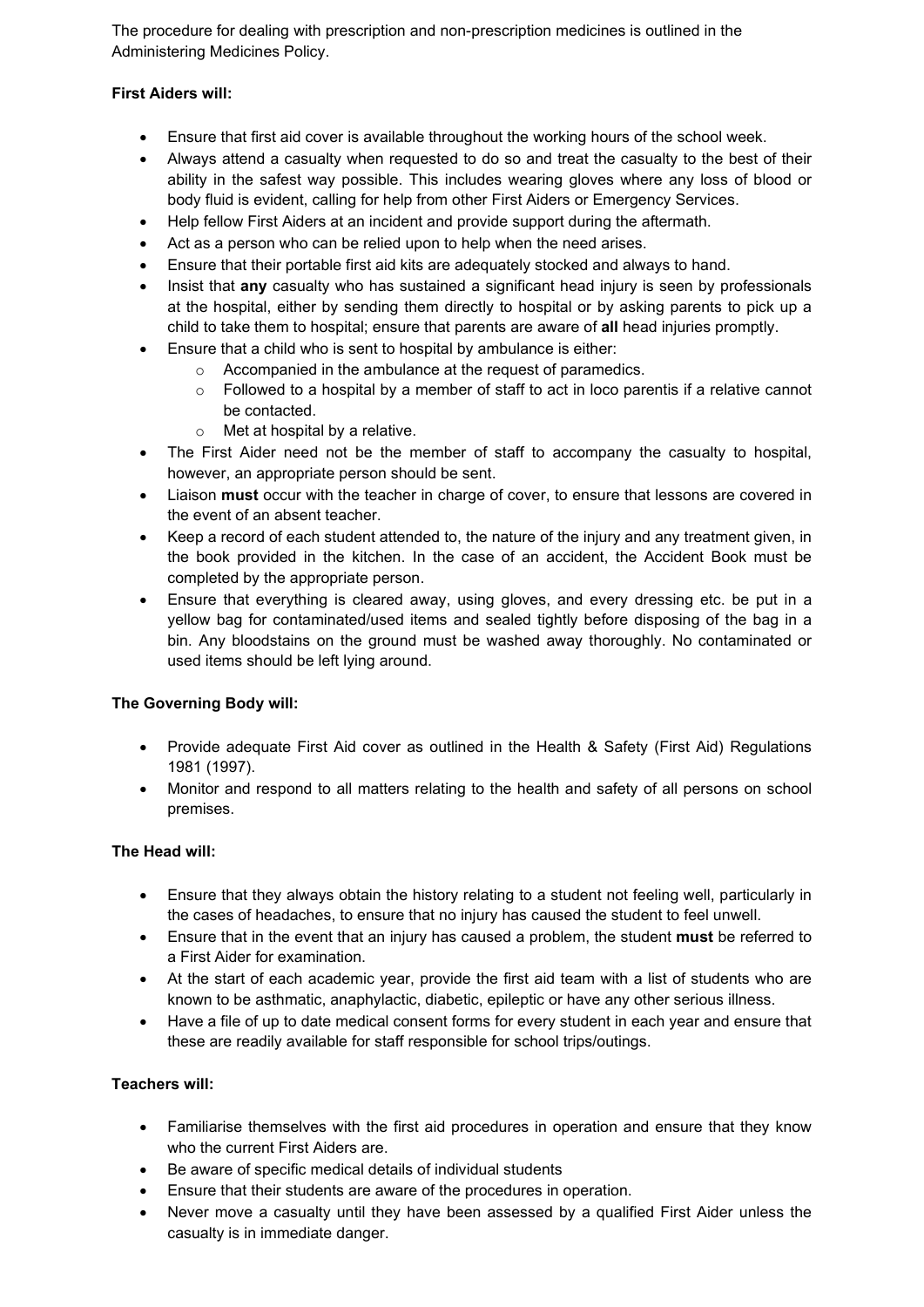- Send for help to the office as soon as possible by a person, ensuring that the messenger knows the precise location of the casualty. Where possible, confirmation that the message has been received must be obtained.
- Reassure, but never treat a casualty unless staff are in possession of a valid Emergency Aid in Schools Certificate or know the correct procedures; such staff can obviously start emergency aid until a First Aider arrives at the scene or instigate simple airway measures if clearly needed.
- Send a student who has minor injuries to Reception if they are able to walk where a First Aider will see them; this student should be accompanied.
- Send a student who feels generally 'unwell' to the Head or Deputy Head/Bursar of the School and not to a First Aider, unless their deterioration seems uncharacteristic and is causing concern.
- Ensure that they have a current medical consent form for every student that they take out on a school trip which indicates any specific conditions or medications of which they should be aware.
- Have regard to personal safety.

## **The Bursar will:**

- Call for a qualified First Aider, unless they are one themselves, to treat any injured student.
- Support the First Aiders in calling for an ambulance or contacting relatives in an emergency.
- Ensure that First Aid training is full, relevant and up-to-date. First Aid training should be completed at least every three years.
- Refer serious accidents to RIDDOR.

#### **When to call an ambulance**

#### **Always call 999 if someone is seriously ill or injured, and their life is at risk.**

Examples of medical emergencies include (but are not limited to):

- chest pain
- difficulty in breathing
- unconsciousness
- severe loss of blood
- severe burns or scalds
- choking
- fitting or concussion
- drowning
- severe allergic reactions.

#### **When it's not a life-threatening emergency**

If it is not a life-threatening emergency and you, or the person you are with, do not need immediate medical attention, consider other options before you dial 999:

- Look after yourself or the patient at home. If you cannot stay at home, see if family or friends are able to help.
- Talk to your local pharmacist.
- Visit or call your GP.
- Call NHS 111.
- Visit the NHS Choices website.
- Make your own way to your local A&E department, walk-in centre, minor injuries unit or urgent care centre. (Arriving in an ambulance does not necessarily mean you will be treated more quickly.)